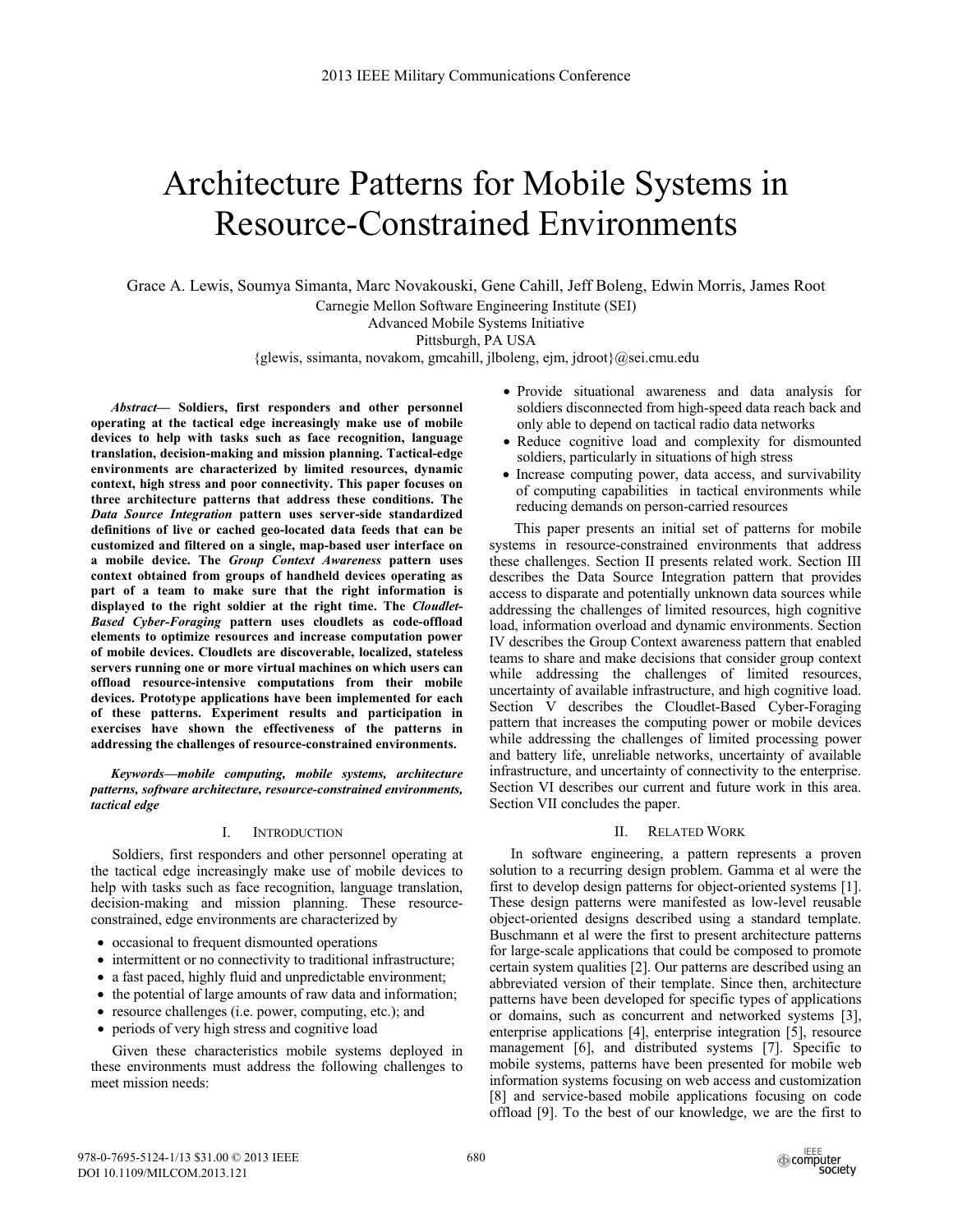explore architecture patterns beyond code offloading for mobile systems in resource-constrained environments.

## III. THE DATA SOURCE INTEGRATION PATTERN

# *A. Motivation*

Map-based apps with optional data layers or overlays, such as Google Maps, can provide SA to edge users, but only if the apps provide access to a far greater range and type of missionoriented data. To support the dynamic aspect of edge environments and missions, SA applications in the field must support the rapid creation of mashups that consolidate information and support concurrent visualization of information from multiple sources that might not be known in advance.

## *B. Problem*

SA capabilities at the edge require a mashup capability that allows end users to connect to and display data from multiple unrelated data sources that, when combined, provide a more complete situational presentation than the individual sources alone. To address the challenges of resource-constrained environments, required capabilities of edge-enabled SA solutions include rapid incorporation of new data sources; minimized information overload; user control of data sources, data volume and visualization method; and simple use.

# *C. Solution*

We propose a solution for data source integration that supports the rapid creation of mashups of geo-located data from multiple sources and displays that data on handheld devices to support situational awareness. A reference architecture is presented in Figure 1 and a specific implementation is documented in [10].

The main elements of the architecture are the *Client App* on the *Mobile Device* and the *Data Source Manager* on the *Data Integration Server*. The client app is composed of a set of *Views* that most likely contains a map-based view to display the retrieved geo-located data and a search view to enable end users to create data filters. A key element of the client app is the *Rule Builder*, which translates end-user created filters into rules that are sent as part of the Data Request from the *Data Client* to the *Data Server.* 

On the server side, each *Data Source* is separately described by a *Data Source Descriptor*. Data sources can be local (i.e., on the same server), on a server in the same local network, or in the cloud. Upon receiving the data request from the client, the data server sends the request to the *Data Connector and Filter* that corresponds to the requested data source. This component contains the data access logic and the rules engine that executes the filtering rules that are contained within the data request.



**Figure 1. Reference Architecture for Rapid Integration of Situational Awareness Data**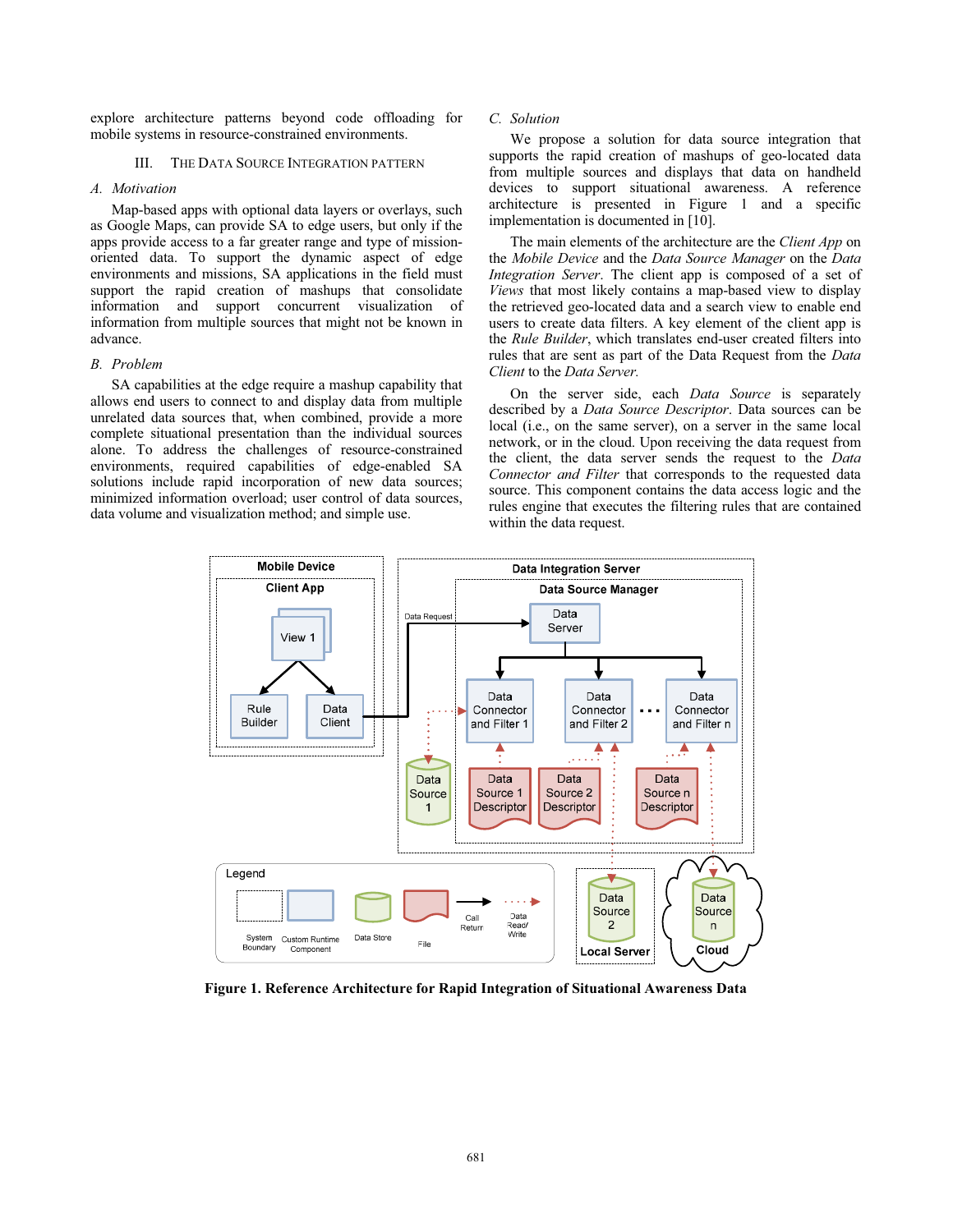# *D. Impact*

The Data Source Integration pattern addresses the challenges of dynamic environments, high cognitive load, information overload, and limited resources. Server-side, separately defined data sources simplify the addition and removal of data sources without affecting existing data models or clients. In addition, because the differences in data sources are addressed at the server side, it enables the creation of a unified user interface (as opposed to a user interface per data source) that reduces cognitive load.

User-defined filters address the challenge of cognitive load and information overload because users at runtime can determine how much and what information to see. Data is filtered on the server before sending it to the mobile client, which reduces bandwidth utilization. However, the data formats used in the data requests will also have an effect on bandwidth utilization (e.g., bandwidth-hungry formats such as XML and SOAP vs. more compact data formats such as protocol buffers). Server-side data filtering also addresses resource limitations because potentially computation-intensive filtering rules are offloaded and executed on the server and not on the mobile device (see Section V).

Finally, while the link from the mobile client to the data integration server will likely be relatively low-bandwidth wireless, the link from the server to the data sources can be a higher-bandwidth wireless or, potentially, a wired link. The faster data rates and higher bandwidth of the links can result in lower overall latency to the mobile clients.

# *E. Variants*

The Data Source Integration pattern can be instantiated in multiple ways by using different combinations of technologies. Even though the solution presented in Figure 1 is based on a request-response interaction paradigm, publish-subscribe would also be possible. In this case the equivalent of the data request would be a data source subscription that contains rules describing the specifics regarding data fields and volume to be published. In addition, the presented solution uses location as the "mashup field" because it is a common field in available SA information. The use of other mashup fields is possible and would have to be defined and used by specific views in the client app. Finally, depending on needs and server capabilities, all results of data requests could be cached. This strategy takes advantage of the fact that individuals working in the same area often make repeated accesses to the same data. A more predictive caching strategy based on context information such as location could also support disconnected operation.

# IV. THE GROUP CONTEXT AWARENESS PATTERN

## *A. Motivation*

Edge environments demand that individuals operate cooperatively in teams. When teams operate in high stress environments such as search and rescue operations, or tactical combat engagements, it is crucial that every team member is able to execute their assigned tasks to ensure the teams' larger mission is accomplished, and that all the members of the team are provided the right information at the right time in order to ensure their safety and effective actions.



**Figure 2. Reference Architecture for Group-Context-Aware Mobile Applications**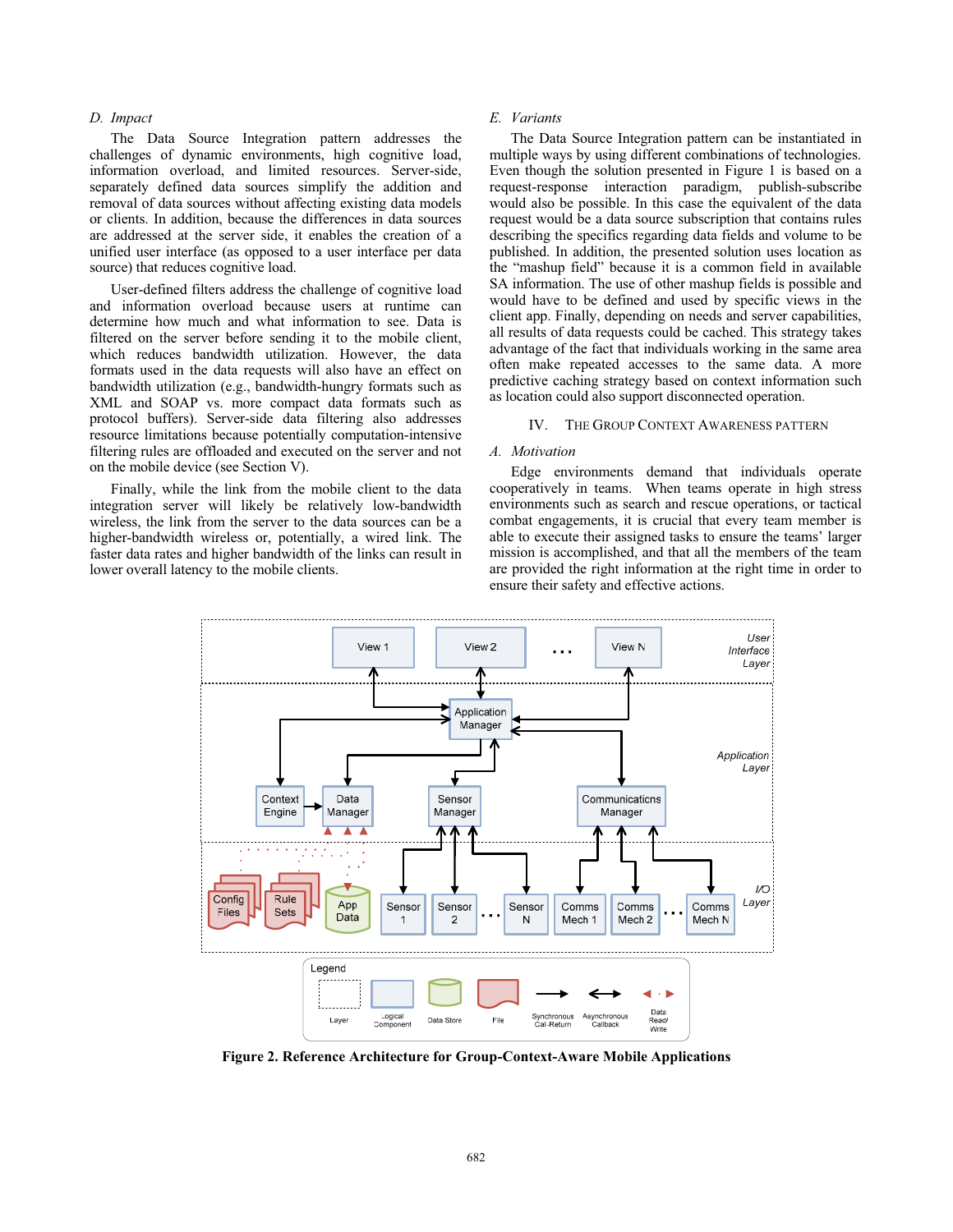# *B. Problem*

An architecture for group context awareness must be flexible enough to create, analyze, and react to unpredictable events that were never imagined during planning. Similarly, the architecture must be resilient to intermittent communications connectivity and opportunistic in using communication capabilities as they become available. The architecture should also provide the capability to manage resources on the mobile device such that resources are used as efficiently as possible to maximize the availability of the system. Finally, the architecture must address cognitive load by providing mechanisms for supporting the information needs of the group while requiring minimal attention and interaction.

# *C. Solution*

We propose a solution for group context awareness that addresses flexibility, resource management, and cognitive load. A reference architecture for group-context-aware mobile systems is presented in Figure 2 and documented in [11].

The architecture follows the basic architecture for contextaware mobile applications proposed in [12] that divides the architecture into context capture, context reasoning and aggregation and context visualization. This architecture also follows the common model-view-controller (MVC) pattern. The model is the *App Data* in the *I/O Layer* which is managed by the *Data Manager*. The controller is the *Application Manager* in conjunction with the other components in *Application Layer*. The view is the set of *Views* in the *User Interface Layer*. These views register an interest in events produced by the system and display data accordingly. The views can also input context data from the user.

The *Context Engine* is at the core of the architecture and is the central processor for all context information used by the application. As device sensors report new data and context data is received from group members, it is passed through the engine so that new events are detected as they occur. Context data is processed based on mission-specific *Rule Sets* that can be created, added, and swapped as needed. The *Sensor Manager* accepts data from *Sensors* on the mobile device, such as position sensors, movement sensors, light and proximity sensors, etc. It is highly-extensible to incorporate new sensors easily. The *Communications Manager* acts as the gateway for all external communications. It is also highly extensible to support multiple *Communication Mechanisms*.

#### *D. Impact*

Group Context Awareness addresses the challenges of limited battery life, uncertainty of available infrastructure, and high cognitive load. The layered architecture/MVC approach allows for maximum extensibility and modifiability. In addition, the XML-based configuration approach and group context model (discussed further in [11]) allow for maximum flexibility in defining and creating arbitrary events and system responses for a given mission.

Flexibility in managing sensors and communications is provided by the manager approach. Combining generalized control of sensors and communications with the ability of the context engine to react to different situations allows a system implementing this pattern to tailor sensor sensitivity and

reporting rate to the situation, as well as to choose when and how to communicate to other groups.

Finally, the key advantage of a group context model and context engine is management of cognitive load. Understanding the situation of the individual and the group allows the context engine to intelligently manage both when and how information is presented to the user. This results in a system that knows when to do nothing, when to queue information for later presentation, and when to interrupt the user. The MVC pattern also supports this goal by supporting the creation of arbitrary views, allowing the tailoring of information presentation to a given domain or context.

#### *E. Variants*

The power of the Group Context Awareness pattern is its flexibility. The presented reference architecture provides the capability for communications, sensor polling, event creation and reaction through the context engine, and customized display of data through arbitrary UI views. This pattern could be used to instantiate applications that use any or all of these components. More interestingly, the pattern could potentially be used to implement machine-learning-like behavior, by gathering data and analyzing it over some period of time, then using the context engine to react to events identified by the machine learning algorithms.

## V. THE CLOUDLET-BASED CYBER-FORAGING PATTERN

# *A. Motivation*

Applications that are useful in resource-constrained, mission execution environments include, among others, face recognition, natural language processing, and language translation. These resource-intensive applications require great amounts of battery and computing power and might not even be able to execute on the mobile device due to the complexity of the algorithms required.

#### *B. Problem*

Cyber foraging, as first introduced by Satyanarayanan [13], is a technique to enable resource-poor mobile devices to leverage external computing power. A mobile device offloads code to a surrogate, taking advantage of a more powerful hardware infrastructure. This surrogate executes the code and returns the computational result to its client. However, most existing cyber-foraging solutions assume connectivity to the cloud or tightly couple offloaded applications to a specific infrastructure, which make them infeasible in resourceconstrained environments or harder to provision.

#### *C. Solution*

We propose a solution for cyber-foraging based on cloudlets — discoverable, generic, stateless servers located in single-hop proximity of mobile devices, that can operate in disconnected mode and are virtual-machine (VM) based to promote flexibility and mobility [14]. A reference architecture for cloudlet-based cyber-foraging is presented in Figure 3 and documented in [15].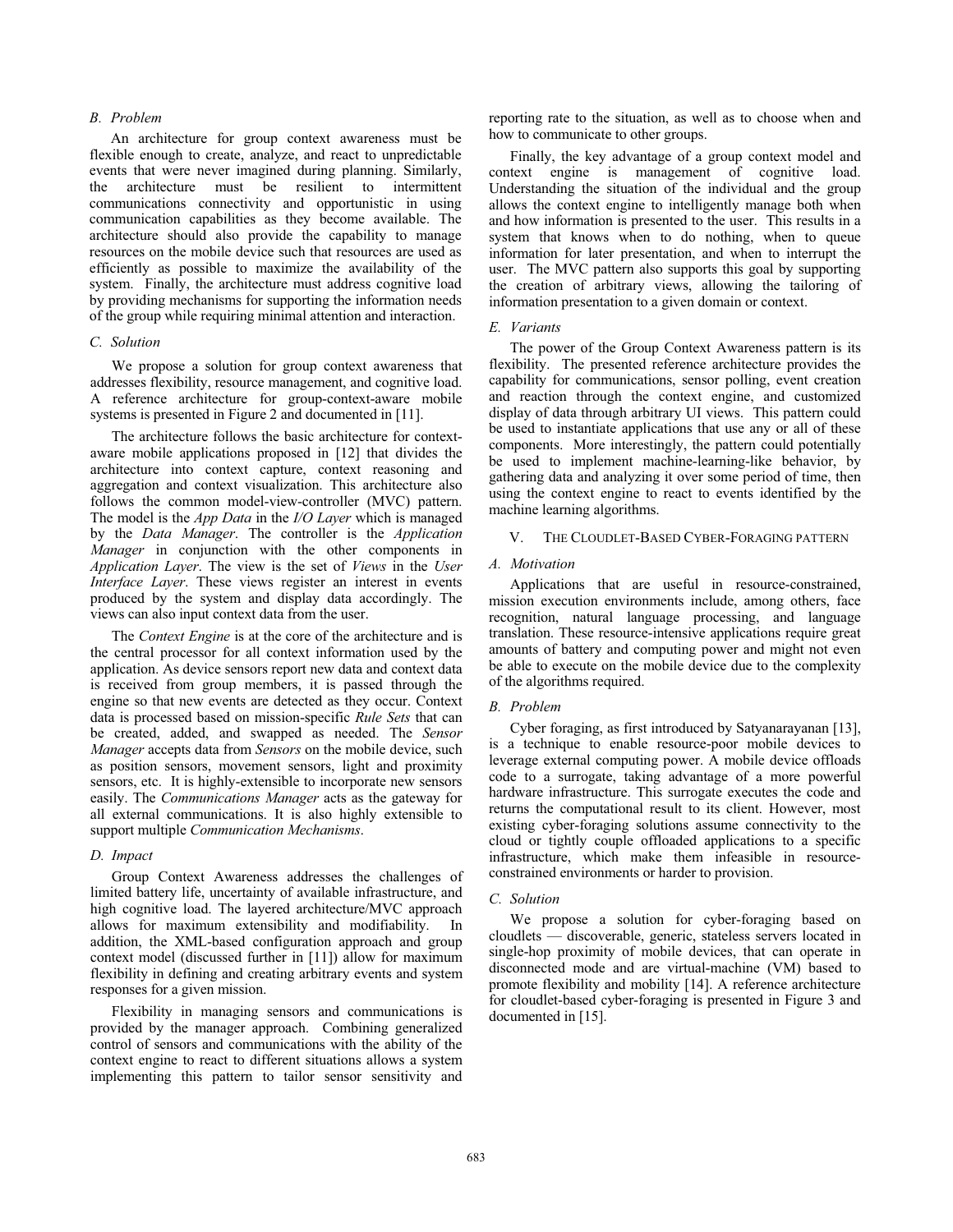

**Figure 3. Reference Architecture for Cloudlet-Based Cyber-Foraging** 

The main elements of the architecture are the *Mobile Client* and the *Cloudlet Host*. A *Discovery Service* running inside the cloudlet host publishes *Cloudlet Metadata* that is used by the *Cloudlet Client* to determine the appropriate cloudlet for offload and to connect to the cloudlet. Metadata can range from a simple IP address and port to connect to the cloudlet server to complex data structures describing cloudlet capabilities. Every application is composed of a *Cloudlet-Ready Client App* that corresponds to the client portion, the *Server Offload Code* that corresponds to the server portion, and the *Client App Metadata* that contains information that is used by the cloudlet client and the cloudlet server to negotiate and carry out the code offload process. Once a cloudlet is identified for offload, the cloudlet client sends the server offload code and client app metadata to the *Cloudlet Server*. The cloudlet server then deploys the server code inside a *Guest VM* inside the *VM Manager*. The server offload code can range from source code, to application packages, to complete VMs. Once the deployment is complete, the cloudlet server is notified that the server is ready for execution and the client app is launched.

### *D. Impact*

Cloudlet-based cyber-foraging addresses the challenges of limited processing power and battery life by offloading expensive computation to more powerful cloudlets. Because cloudlets are stateless — they can operate in disconnected mode and only have to be connected to the cloud for provisioning — they address the challenge of uncertainty of connectivity to the enterprise. The challenge of uncertainty of available infrastructure and unreliable networks is addressed because offloaded code is deployed in a basic VM Manager such as KVM or VMWare. Migrating offloaded code to a different cloud can be done via live VM migration. This also increases the survivability of the solution.

However, Simanta [15] and Messinger [18] both demonstrate that the size of the server offload code is directly proportional to energy consumption and applicationready time. While VM synthesis, which is the cloudlet provisioning mechanism used in [15], provides great flexibility and places minimal requirements on the infrastructure, the size of the server offload code is five time larger than with application virtualization which is the technique used in [18]. The limitation of application virtualization however is that correct execution is only guaranteed if all application dependencies are captured, which is not a problem with VM synthesis. This means that mobile systems that implement this pattern have to balance server offload code size with desired system qualities and infrastructure requirements.

# *E. Variants*

Even though in traditional cyber-foraging solutions code is always offloaded from the mobile device to the surrogate (cloudlet), a variant to this pattern is to offload the client app